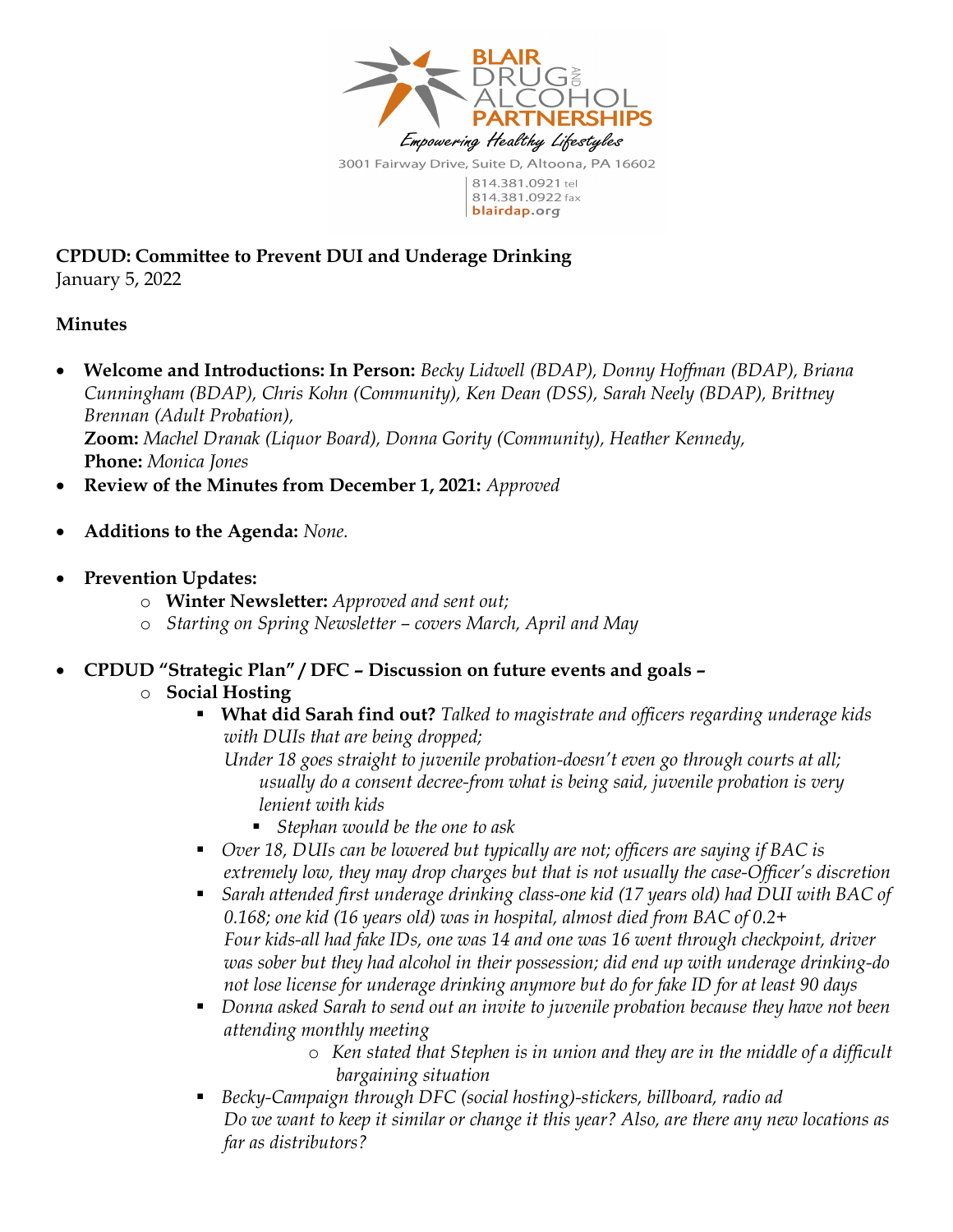- o Donna-new breweries/distilleries in area
	- Becky-we can create a letter and stop in to remind them to ask for ID and ask if they want a brochure about social hosting, to add to bags
- o Ken-do we need to come up with list of distilleries/breweries?
	- Machel will get a list of active licenses for breweries, wineries, distilleries as well as distributors and send to Donny by next meeting
- o Becky-mentioned that information will need to start going out by March
- **•** DFC-are going to start running the "Talk, they hear you" campaign-there are quite a few (billboard, radio, tv commercials)
	- o Presented different options to group for suggestions on which one(s) to use:
		- Stay away from "she" and use "they"
		- Should use one that is specific to vaping
		- Using Comcast for commercials because they can reach a broader area
		- Should use same message for commercial, radio, etc.,
		- Should use one from kid's perspective and one from parent's perspective

#### Blair County DUI Task Force/DUI Details:

- **Sarah reported no new details around Christmas or New Year bc usually do not get very** good stats in Blair County with those; Sarah will work with rich and ben on other holidays coming up
- 2021 DUI data still incomplete-do not have all of the numbers from Altoona Police Department, Logan Twp, a few others, and four departments who have not sent anything all year; at about 270 DUIs for the year (increase) March and April had the most DUIs in 2021

### DUI Dept. Updates:

- Court Reporting Network Interview Statistics 2020: 317 2021:386 Average Age: 39 30% of those who had DUI was a crash Average BAC: 0.17 Average day of arrest: Saturday between midnight and 4am Marijuana use: 27% in 2020 to 32% in 2021 (only includes the people who admit use in court reporting interview) 2020 DUIs: 23% alcohol and controlled substances2021 2021 DUIs: 33.5% alcohol and controlled substances (only includes the people who admit use in court reporting interview)
- Sarah stated she did invite the District Attorney's office, magistrates, all of the judges, adult probation and parole, public defender's office, DUI Association, some youth and church individuals to this meeting and only one came – Brittney Brennan (Adult Probation) Brittney stated that she is in charge of the ARD program for the Adult Probation Office and their stats show that between 2019-2021, they had 243 active ARD cases – of those, 154 were DUIs and 89 are retail thefts, vandalism, etc.